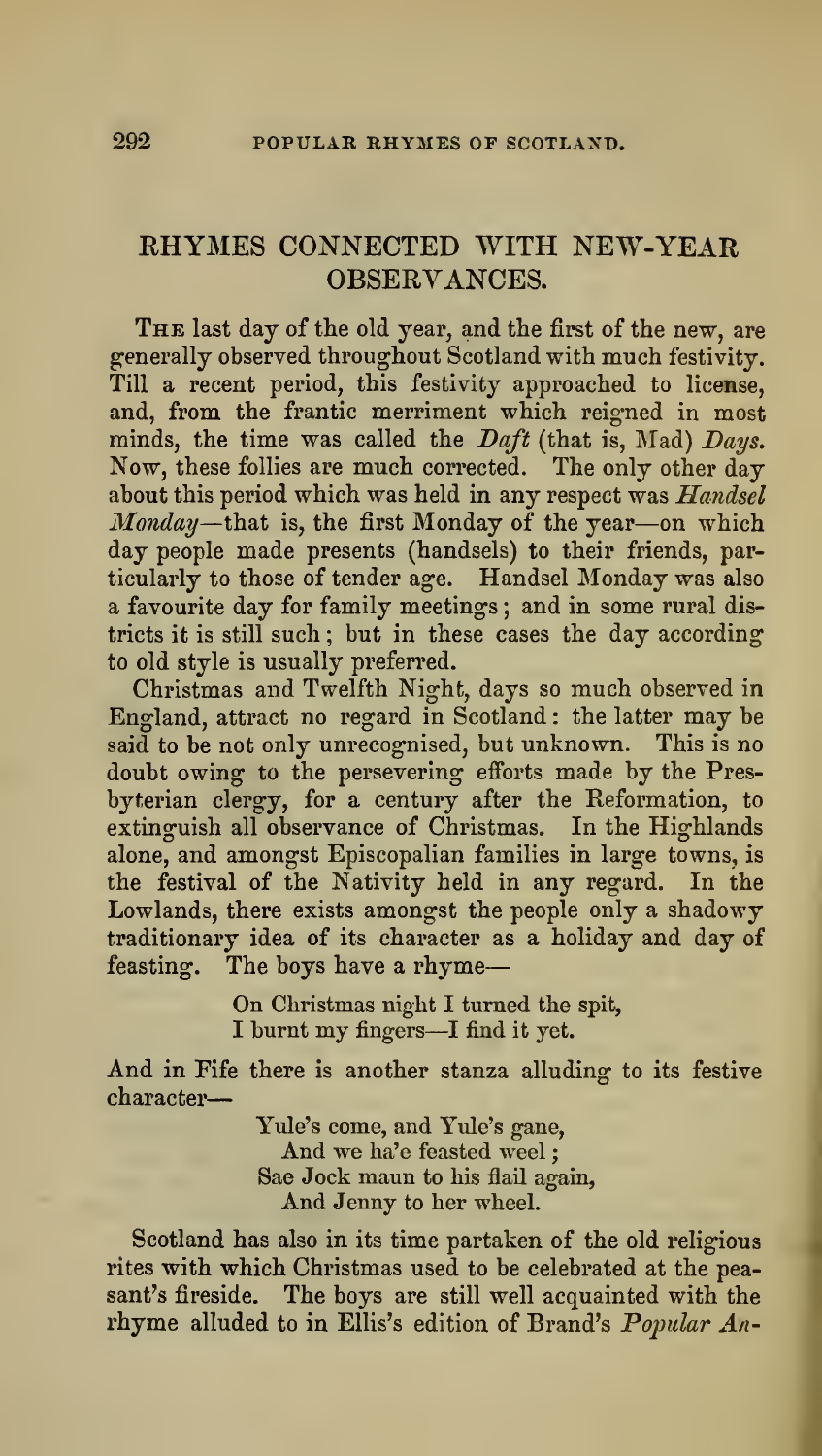tiquitics, as having been descriptive of, or allusive to, a cer tain domestic ceremony

> Yule, Yule, Yule, Three puddings in a pule ! Crack nuts and cry Yule !

These are faint memorials of the Scottish Christmas or Yule, but they tend to illustrate the remark of Coleridge as to the difficulty of altogether erasing the marks of 'that which once hath been.' They show that even a high religious principle may fail to extinguish the humblest and homeliest custom, if it once be a custom, and have any recommendation from the universal taste for amusement. Old ballads allude to the hallow (or holy) days of Yule-

> ' When the hallow days o' Yule were come, And the nichts were lang and mirk, Then in and came her ain twa sons, And their hats made o' the birk.' —The Clerk's Twa Sons 0/ Oicsen/ord.

It is here to be observed that Christmas was only known in Scotland by the term Yule, a word also retained in some parts of England. The Court of Session had its 'Yule vacance;' people spoke of keeping good clothes for 'Pace and Yule;' and there was a notable proverb, to the effect that a ' Green Yule makes a fat kirkyard ; ' which, by the way, modern statisticians ascertain to be not true, the fact being, that a hard winter is always the most fatal to human life.\* Yule, or lol, was in reality the great annual festival of the ancient Scandinavians—<sup>a</sup> time of unlimited feasting, drinking, and dancing; and upon it the early Christian missionaries ingrafted the festival of the Nativity, in order to give as little disturbance as possible to the customs of the people. Thus, in celebrating this festival, the name of the old one was naturally retained.

An intelligent anonymous writer informs us that in Forfarshire a tenacious clinging to Christmas observances was observable so late as the latter half of the eighteenth century. ' On Christmas-Eve, better known by the name of Yule-Een, the goodwife was busily employed in baking her Yule bread; and if a bannock fell asunder, after being put to the fire, it was an omen that she would never see

\* See Quetelet, Sur L'Homme.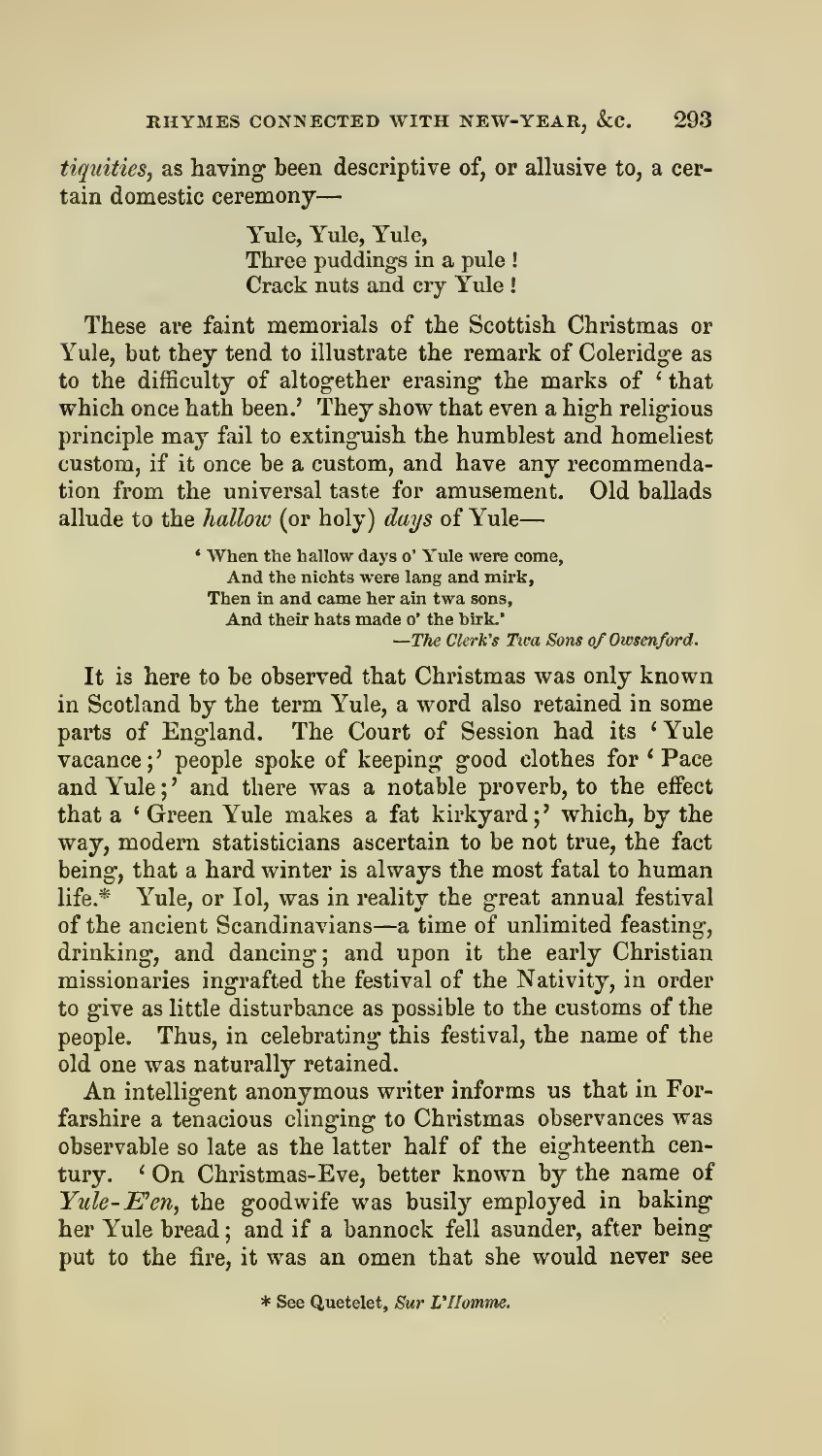another Yule. . . . From the cottar to the laird, every one had *fat brose* [oatmeal in a menstruum of skimmings] on Yule-Day morning, after which all were at liberty to go where they pleased. The day was akind of saturnalia, on which the most rigorous master relinquished his claim to the service of his domestics. The females visited their The females visited their friends, and the young men generally met at some rendezvous, to try their skill as marksmen at a wadd-shooting that is, tiring with hall at a mark for small prizes of black smith or joiner work. These were paid for by the contri butions of the candidates (each laying down his twopence or threepence), and carried off by him who hit nearest the mark. . . . When darkness prevented the continuance of shooting, a raffle in the alehouse generally followed, while cards and hard drinking closed the scene.' Correspondent of Literary and Statistical Magazine, 1819.

While thus endeared to the people, the clergy were indefatigable in their efforts to put down all Christmas observ ances whatever. The writer just quoted tells us a pertinent anecdote relative to <sup>a</sup> certain Mr Goodsir, minister of Monikie, in Forfarshire, who made it <sup>a</sup> rule to go over as much of his parish as possible on that day, 'that he might detect his parishioners in any superstitious observances. Upon a visitation of this kind, he entered the village of Guildy, and inspected every house, to see whether the people were at their ordinary employments, or if they were cooking a better dinner than usual. One old wife, whose pot was playing brown over the fire, saw him coming through her kail-yard. She had just time to lift off the pot, but in her agitation could find no better place to hide it than below her bed-cover. This accomplished, she had got seated at her spinning-wheel by the time that his reverence entered, who paid her some compliments upon her conduct, contrasting it with that of some of her neighbours, who showed less disposition to comply with the austerity of his injunctions. Maggy, in her solicitude to escape detection, overshot her own mark, for she echoed her minister's re marks so zealously, that he felt a pleasure in prolonging his stay; but unfortunately for both, during the bitter censure of those who offered unrighteous sacrifice, or still " longed for the flesh pots of Egypt," Maggy's pot set fire to the bed-clothes, and the smoke came curling over the minister's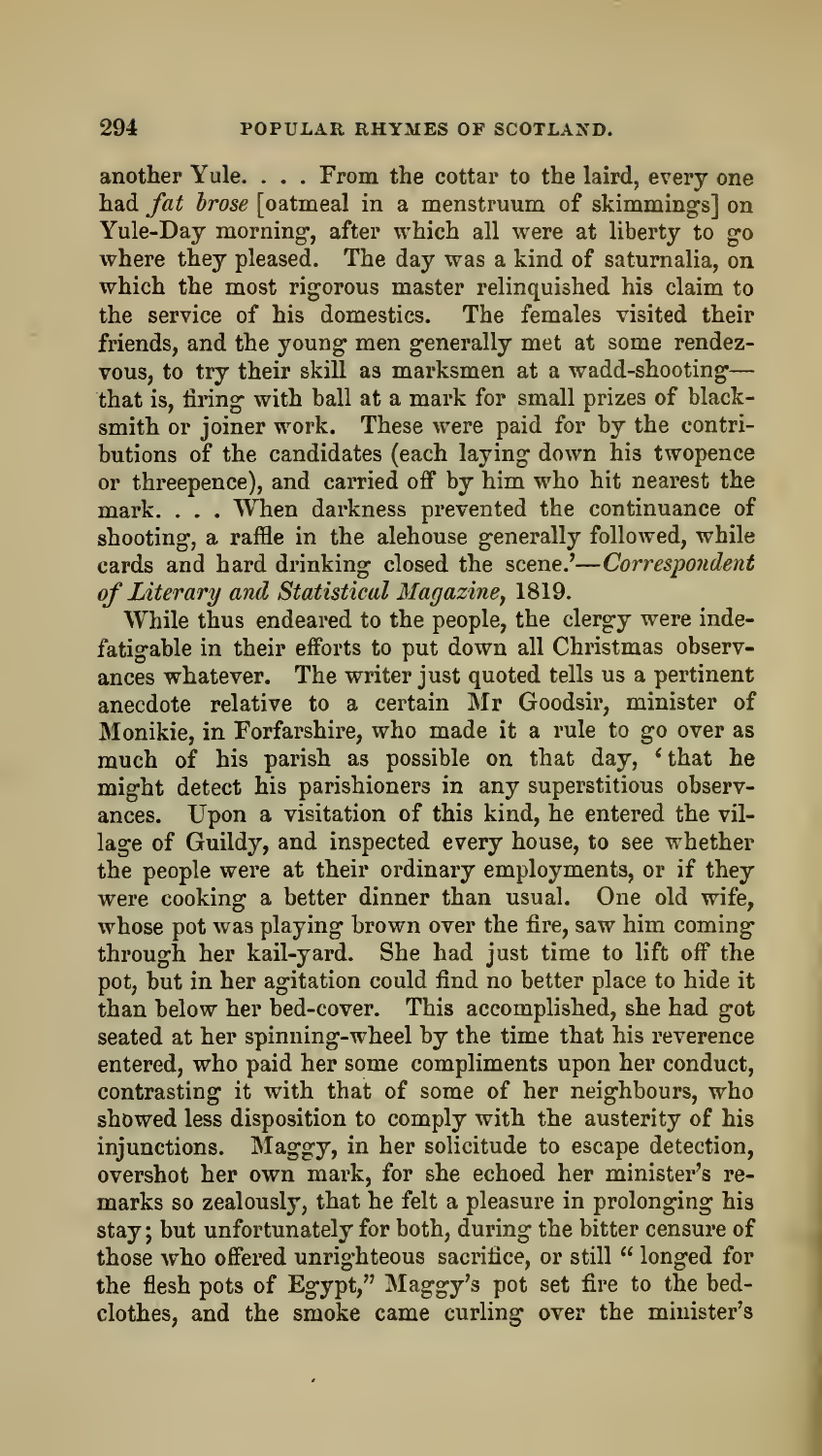shoulders. Maggy started up, flew to the bed, and in her hurry to remove the clothes, overset the tell-tale pot, splashing Mr Goodsir's legs with the hot and fat broth, &c. The consequence may easily be conjectured. Maggy's conduct was reported to the elder of the quarter; she became the laughing-stock of her neighbours; and had further to do public penance before the congregation for the complicated crimes of heresy and hypocrisy.'

But we hasten from Christmas to Hogmanay—from the shadow to the substance. Hogmanay is the universal po pular name in Scotland for the last day of the year. It is a day of high festival among young and old—but particularly the young, who do not regard any of the rest of the Daft Days with half so much interest. It is still customary, in retired and primitive towns, for the children of the poorer class of people to get themselves on that morning swaddled in a great sheet, doubled up in front, so as to form a vast pocket, and then to go along the streets in little bands, calling at the doors of the wealthier classes for an expected dole of oaten bread. Each child gets one quadrant section of oat-cake (sometimes, in the case of particular favourites, improved by an addition of cheese), and this is called their hogmanay. In expectation of the large demands thus made upon them, the housewives busy themselves for several days beforehand in preparing <sup>a</sup> suitable quantity of cakes. A particular individual, in my own knowledge, has frequently resolved two bolls of meal into hogmanay cakes. The chil dren, on coming to the door, cry 'Hogmanay!' which is in itself a sufficient announcement of their demands ; but there are other exclamations, which either are or might be used for the same purpose. One of these is-

# Hogmanay, Trollolav, Give us of your white bread, and none of your gray !

What is precisely meant by the mysterious word hogmanay, or by the still more inexplicable trollolay, has been a subject fertile in dispute to Scottish antiquaries, as the reader will find by an inspection of the Archaeologia Scottica. A suggestion of the late Professor Robison of Edinburgh seems the best, that the word hogmanay was derived from  $4u$ qui menez<sup>3</sup> ('To the mistletoe go'), which mummers formerly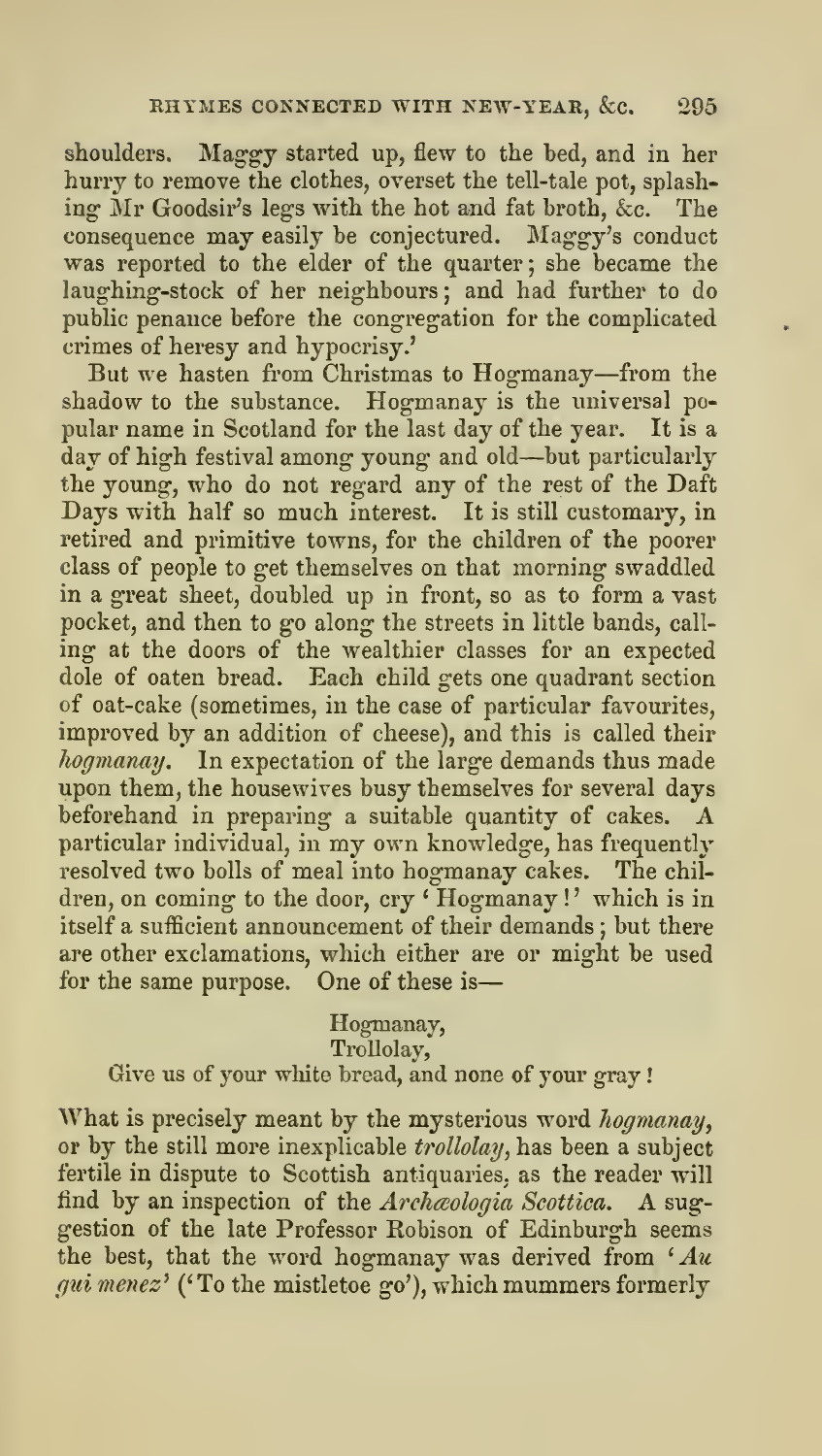cried in France at Christmas. At the same time, it was customary for these persons to rush unceremoniously into houses, playing antic tricks, and bullying- the inmates for money and choice victuals, crying, ' Tire-lire (referring to a small money-box they carried), maint du hlanc, et point du bas.' These various cries, it must be owned, are as like as possible to

> Hogmanay, Trollolay, Give us of your white bread, and none of your gray!

Of the many other cries appropriate to the morning of Hogmanay, some of the less puerile may be chronicled

> Get up, goodwife, and shake your feathers, And dinna think that we are beggars ; For we are bairns come out to play, Get up and gie's our hogmanay !

The following is of a moralising character, though a good deal of a truism :

> Get up, goodwife, and binna sweir, And deal your bread to them that's here ; For the time will come when ye'U be dead, And then ye'U neither need ale nor bread.

One is in a very peevish strain ; but, as saith the sage, ' Blessed is he that expects little, for he will not be disap pointed'

> My shoon are made of hoary hide, My tongue is sair, I daurna sing-I fear I will get little thing.

The most favourite of all, however, is much smarter, more laconic, and more to the point, than any of the foregoing-

> My feet's cauld, my shoon's thin ; Gie's my cakes, and let me rin!

It is no unpleasing scene, during the forenoon, to see the children going laden home, each with his large apron belly ing out before him, stuffed full of cakes, and perhaps scarcely able to waddle under the load. Such a mass of oaten alms is no inconsiderable addition to the comfort of the poor man's household, and tends to make the season still more worthy of its jocund title.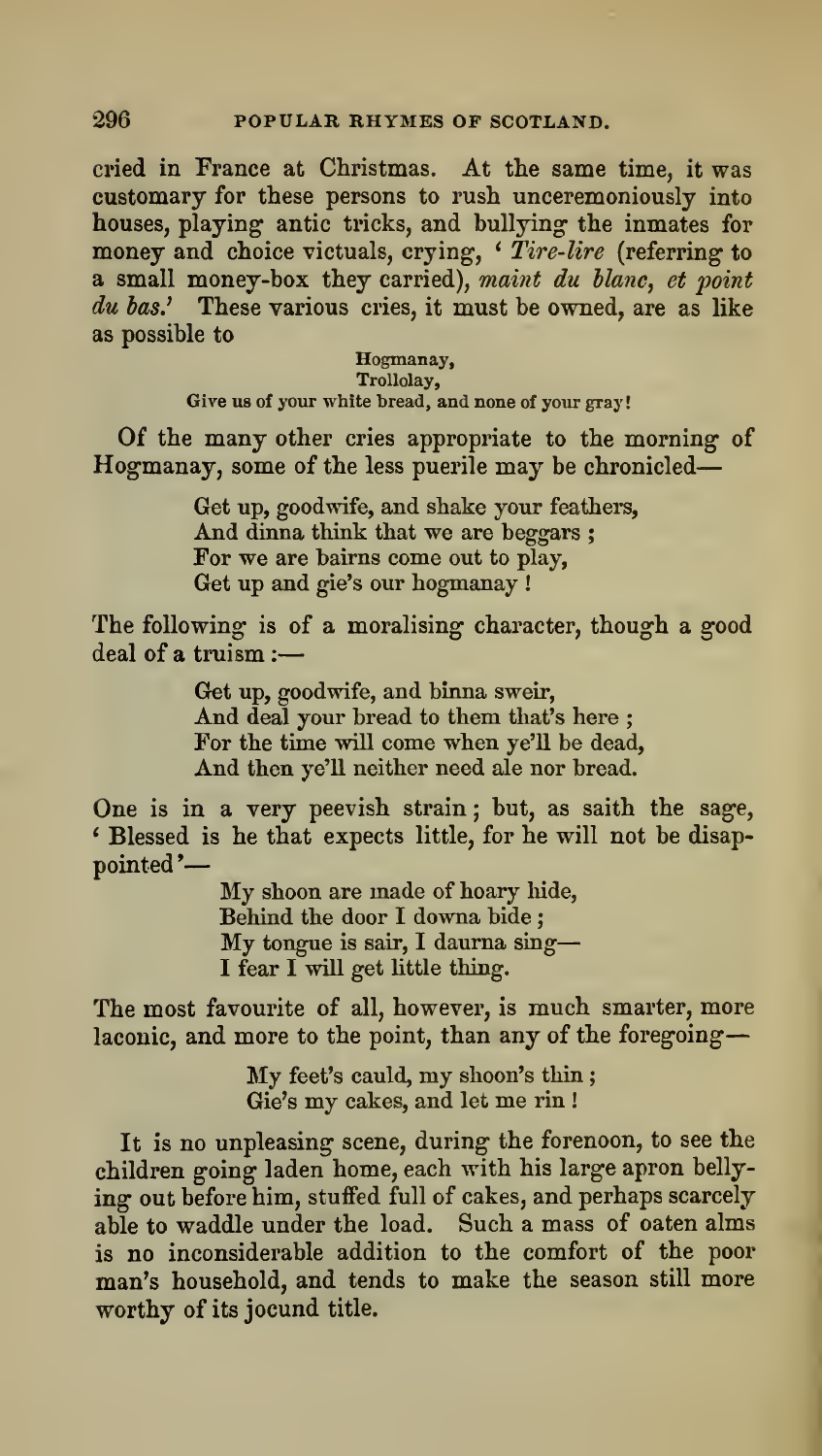In the Hig-hlands, the first night of the year is marked by a curious custom, of superstitious appearance, of which no trace exists in the Lowlands. Young- and old having- col lected, probably at some substantial farmer's house, one of the stoutest of the party gets a dried cow's hide, which he drags behind him. The rest follow, beating the hide with sticks, and singing-

> Collin a Chuilig, Bhuigh bhoichin, Buol in chraichin, Callich si chuil, Callich si chiel, Callich cli in ceun im tennie, Bir na da Huil, Bir na Gillie, Chollin so.

Translated literally thus

Hug man a'. Yellow bag. Beat the skin, Carlin in neuk, Carlin in kirk, Carlin ben at the fire, Spit in her two eyes, Spit in her stomach, Hug man a'.

After going round the house three times, they all halt at the door, and each person utters an extempore rhyme, extolling the hospitality of the landlord and landlady; after which they are plentifully regaled with bread, butter, cheese, and whisky. Before leaving the house, one of the party burns the breast part of the skin of a sheep, and puts it to the nose of every one, that all may smell it, as a charm against witchcraft and every infection.

In the primitive parish of Deerness, in Orkney, it was customary, at the beginning of the present century, for old and young of the common class of people to assemble in a great band upon the evening of the last day of the year, and proceed upon around of visits throughout the district. At every house they knocked at the door, and on being admitted, commenced singing, to a tune of its own, a song appropriate to the occasion, which has been placed before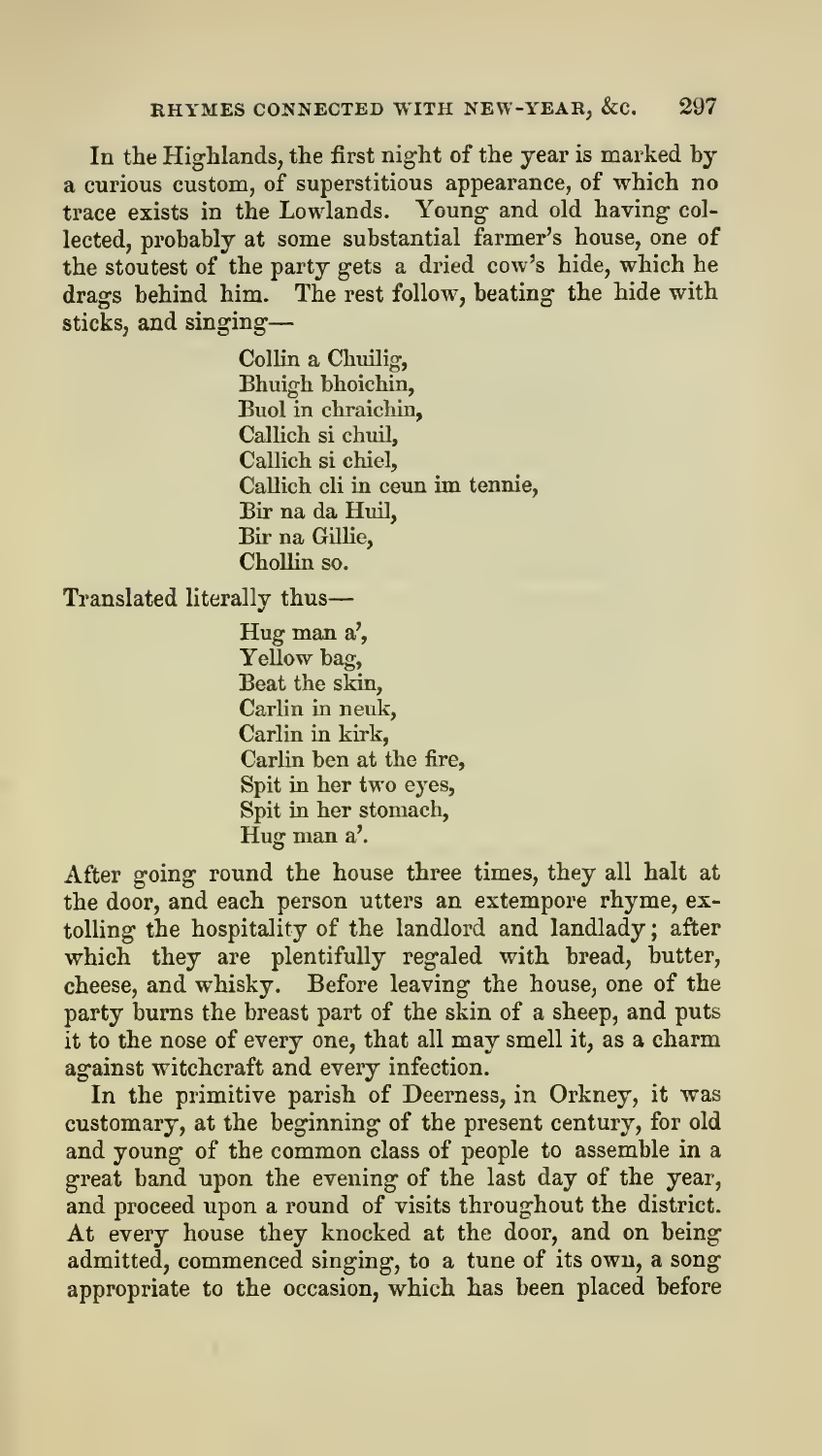me in <sup>a</sup> form not the most satisfactory to an antiquary, but the best that circumstances admitted of—namely, with <sup>a</sup> number of verses composed as much from imagination as from memory, to make out something like the whole piece. These are marked with a dagger  $(f)$ . It is obvious that \* Queen Mary' is a corruption for the name of the blessed Virgin.

> This night it is guid New'r E'en's night, We're a' here Queen Mary's men ; And we're come here to crave our right, And that's before our lady.

The very first thing which we do crave,<br>We're a' here Queen Mary's men;

A bonny white candle we must have,<br>And that's before our lady.

Goodwife, gae to your butter ark, And weigh us here ten mark.

Ten mark, ten pund. Look that ye grip weel to the grund.\*

Goodwife, gae to your geelin vat, And fetch us here a skeel o' that.

+Gang to your awmrie, gin ye please, And bring frae there a yow-milk cheese.

And syne bring here a sharping-stane, We'll sharp our whittles ilka ane.

Ye'll cut the cheese, and eke the round, But aye take care ye cutna your thoom.

 $\dagger$ Gae fill the three-pint cog o' ale, The maut maun be aboon the meal.

<sup>f</sup>We houp your ale is stark and stout, For men to drink the auld year out.

Ye ken the weather's snaw and sleet, Stir up the fire to warm our feet.

Our shoon's made o' mare's skin, Come open the door, and let's in.

The inner door being opened, a tremendous rush took place towards the interior. The inmates furnished a long table

\* In stooping into a deep ark, or chest, there isof course a danger of falling in, unless the feet be kept firm to the ground.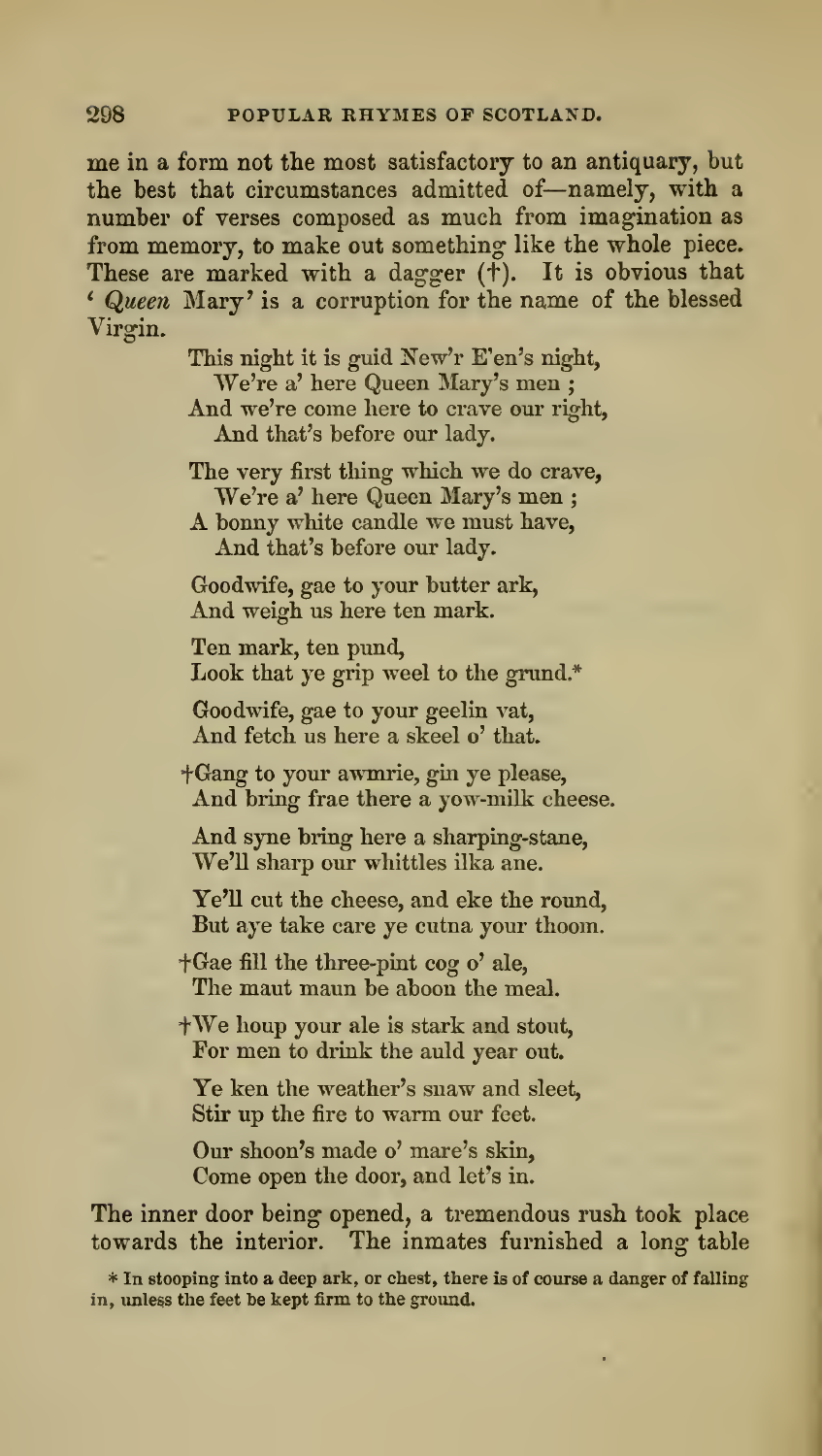with all sorts of homely fare, and a hearty feast took place, followed by copious libations of ale, charged with all sorts of good wishes. The party would then proceed to the next house, where a similar scene would be enacted : Heaven knows how they contrived to take so many suppers in one evening! No slight could be more keenly felt by a Deerness farmer than to have his house passed over unvisited by the New-Year singers.

The doings of the quizards (that is, masquers) form a conspicuous feature in the New-Year proceedings throughout Scotland. The evenings on which these personages are understood to be privileged to appear, are those of Christ mas, Hogmanay, New-Year's Day, and Handsel Monday. Such of the boys as can pretend to anything like a voice, have for weeks before been thumbing the collection of excellent new songs, which lies like a bunch of rags in the window sole; and being now able to screech up 'Barbara Allan,' or the ' Wee cot-house and the wee kail-yardie,' they determine upon enacting the part of guizards. For this purpose they don old shirts belonging to their fathers, and mount casques of brown paper, shaped so like a mitre, that <sup>I</sup> am tempted to believe them borrowed from the Abbot of Un-reason : attached to this is a sheet of the same paper, which, falling down in front, covers and conceals the whole face, except where holes are made to let through the point of the nose, and afford sight to the eyes and breath to the mouth. Each vocal guizard is, like a knight of old, at tended by a kind of humble squire, who assumes the habili ments of a girl, with an old woman's cap, and a broomstick, and is styled ' Bessie.' Bessie is equal in no respect, except that she shares fairly in the proceeds of the enterprise. She goes before her principal ; opens all the doors at which he pleases to exert his singing powers ; and busies herself, during the time of the song, in sweeping the floor with her broomstick, or in playing any other antics that she thinks may amuse the indwellers. The common reward of this entertainment is a halfpenny; but many churlish persons fall upon the unfortunate guizards, and beat them out of the house. Let such persons, however, keep a good watch upon their cabbage gardens next Halloween.

The more important doings of the guizards are of a theatrical character. There is one rude and grotesque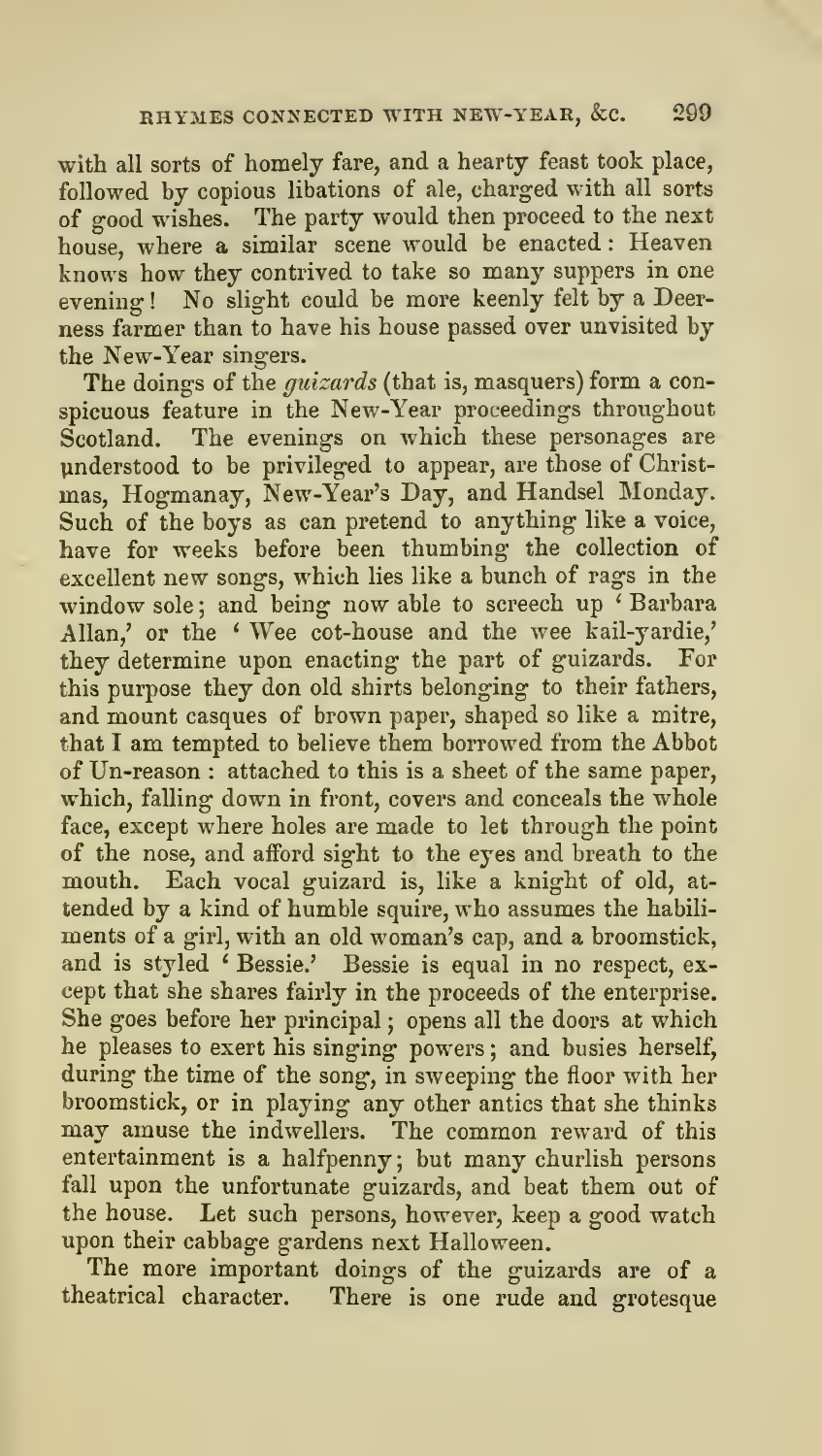drama which they are accustomed to perform on each of the four above-mentioned nights, and which, in various fragments or versions, exists in every part of Lowland Scotland. The performers, who are never less than three, hut sometimes as many as six, having- dressed themselves, proceed in a band from house to house, generally contenting themselves with the kitchen for an arena, whither, in mansions presided over by the spirit of good-humour, the whole family will resort to witness the spectacle. Sir Walter Scott, who delighted to keep up old customs, and could condescend to simple things without losing genuine dignity, invariably had a set of guizards to perform this play before his family both at Ashestiel and Abbotsford. The editor has with some difficulty obtained what appears a tolerably complete copy.

### GALATIAN, A NEW-YEAR PLAY.

DRAMATIS PERSONÆ-Two Fighting-men or Knights, one of whom is called BLACK KNIGHT, the other GALATIAN (sometimes GALATIUS or GALGACUS), and alternatively JOHN ; a Doctor ; a fourth Personage, who plays the same talking and demonstrating part with the Chorus in the Greek drama; a Young Man, who is little more than a bystander; and Judas, the purse-bearer.

Galatian is (at the royal burgh of Peebles) dressed in a good whole shirt, tied round the middle with a handkerchief, from which hangs <sup>a</sup> wooden sword. He has <sup>a</sup> large cocked hat of white paper, either cut out with little human profiles, or pasted over with penny valentines. The Black Knight is more terrific in appearance, his dress being, if possible, of tartan, and his head surmounted by an old cavalry cap, while his white stockings are all tied round with red tape. A pair of flaming whiskers adds to the ferocity of his aspect. The Doctor is attired in any faded black clothes which can be had, with a hat probably stolen from a neigh bouring scarecrow.

#### Enter Talking Man, and speaks.

Haud away rocks, and baud away reels, Hand away stocks and spinning-wheels. Redd room for Gorland, and gi'e us room tosing, And <sup>I</sup> will show you the prettiest thing That ever was seen in Christmas time. Muckle head and little wit, stand ahint the door; But sic <sup>a</sup> set as we are, ne'er were here before. —Show yourself, Black Knight <sup>I</sup>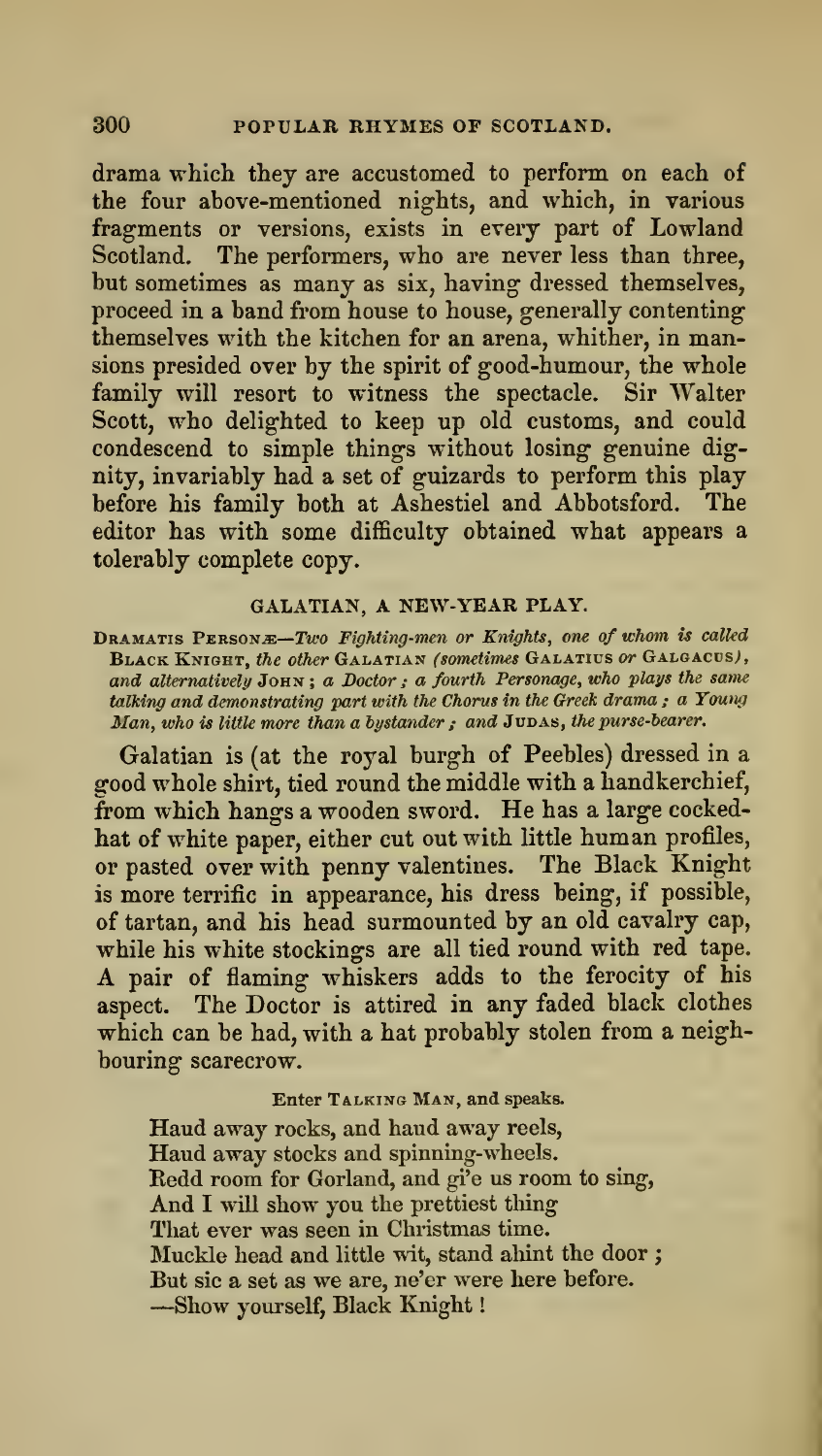# Enter Black Knight, and speaks.

Here comes in Black Knight, the great king of Macedon, AVho has conquered all the world but Scotland alone. When I came to Scotland my heart it grew cold, To see a little nation so stout and so bold So stout and so bold, so frank and so free : Call upon Galatian to fight wi' me.

#### Enter GALATIAN, and speaks.

Here come I, Galatian : Galatian is my name : Sword and buckler by my side,<sup>I</sup> hope to win the game.

#### Black Knight.

The game, sir, the game, sir, it is not in your power ; I'll hash you and slash you in less than half an hour.\*

\* The following is the commencement ofthe play, as performed in the neighbourhood of Falkirk :—

> Open your door and let us in, We hope your favour for to win ; We're none of your roguish sort. But come of your noble train. If you don't believe what <sup>I</sup> say, I'll call in the king of Macedon, And he shall clear his way !

#### Enter King.

Here in come I, the great king of Macedon; I've conquered this world round and round ; But when I came to Scotland, my courage grew so cold, To see a little nation so stout and so bold ;<br>  $*$   $*$   $*$   $*$ \* \* \* \* If you don't believe what I say,

I'll call in Prince George of Ville, and he shall clear his way!

### Enter Prince George of Ville.

Here in come I, Prince George of Ville, A Ville of valiant light [might ?]; Here I sit and spend my right,<br> $* * and reason$ \* \* \* and reason;<br>Here I draw my bloody weapon, My bloody weapon shines so clear, I'U run it right into your ear. If you don't believe what I say, I'll call in the Slasher, and he shall clear his way !

#### Enter SLASHER.

Here in come I, Slasher; Slasher is my name; With sword and buckler by my side. I hope to win the game.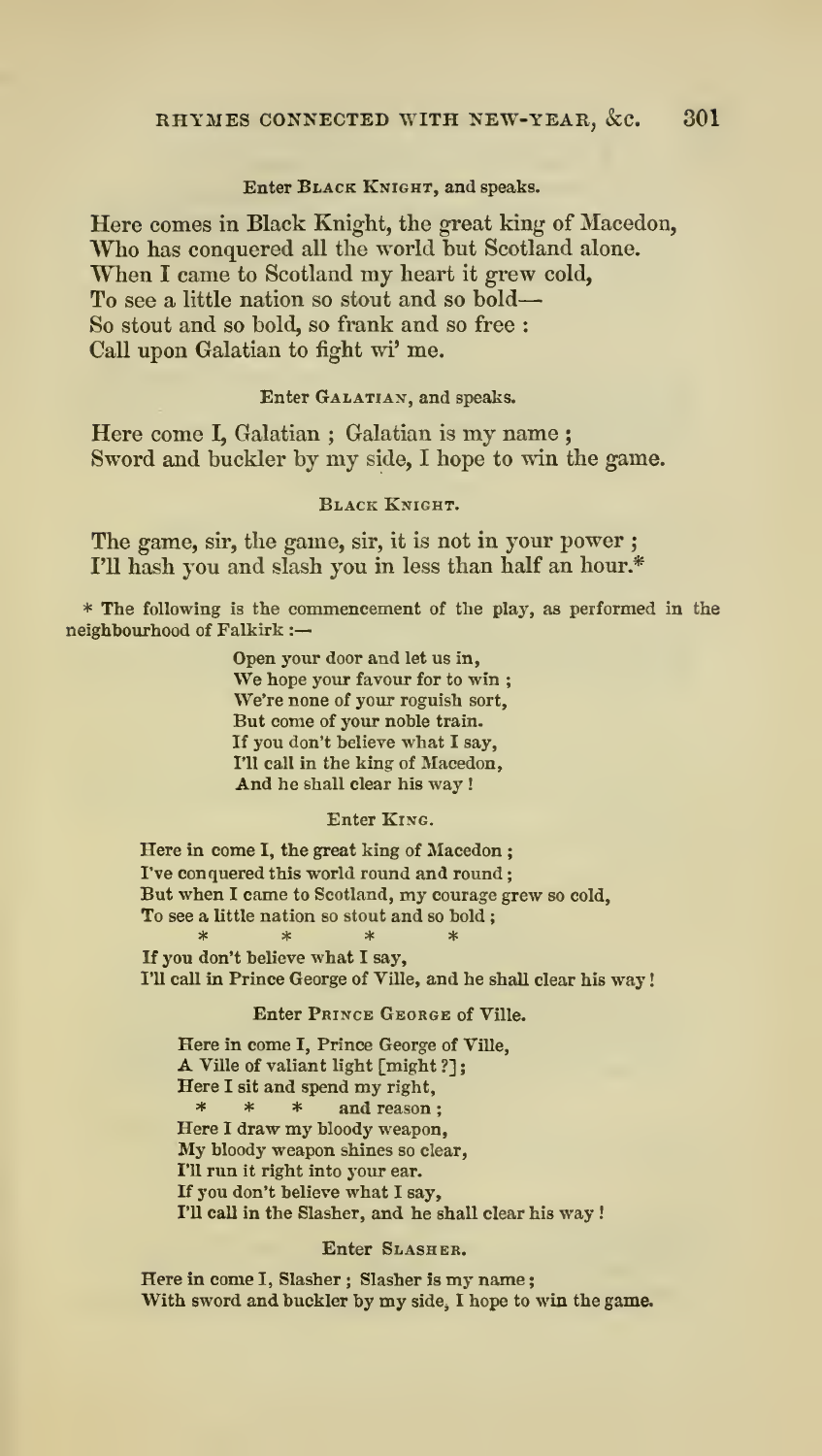My head is made of iron, my heart is made of steel, And my sword is <sup>a</sup> Ferrara, that can do its duty weel.

[They fight, and Galatian is worsted, and falls.

Down, Jack, down to the ground you must go. Oh ! oh ! what is this I've done ?

I've killed my brother Jack, my father's only son.

# Talking Man.

Here's two bloody champions that never fought before: And we are come to rescue him, and what can we do more ? Now, Galatian he is dead, and on the floor is laid, And ye shall suffer for it, I'm very sore afraid.

# Black Knight.

I'm sure it was not I, sir; I'm innocent of the crime: 'Twas this young man behind me, who drew the sword sae fine.

### The Young Man answers.

Oh, you awful villain ! to lay the blame on me;

When my two eyes were shut, sir, when this young man did die.

# Black Knight.

How could your two eyes be shut, when you were looking on?<br>How could your two eyes be shut, when their swords were<br>drawn?

 $\overline{-1}$ s there ever a doctor to be found?

Talking Man

Call in Dr Brown, The best in all the town.

### Enter Docror, and says-

Here comes in as good a doctor as ever Scotland bred. And I have been through nations, a-learning of my trade; And now I've come to Scotland all for to cure the dead.

Black Knight.

What can you cure ?

### DOCTOR.

I can cure the rurvy scurvy,

And the rumble-gumption of a man that has been seven years in his grave or more

<sup>I</sup> can make an old woman of sixty look like a giii of sixteen.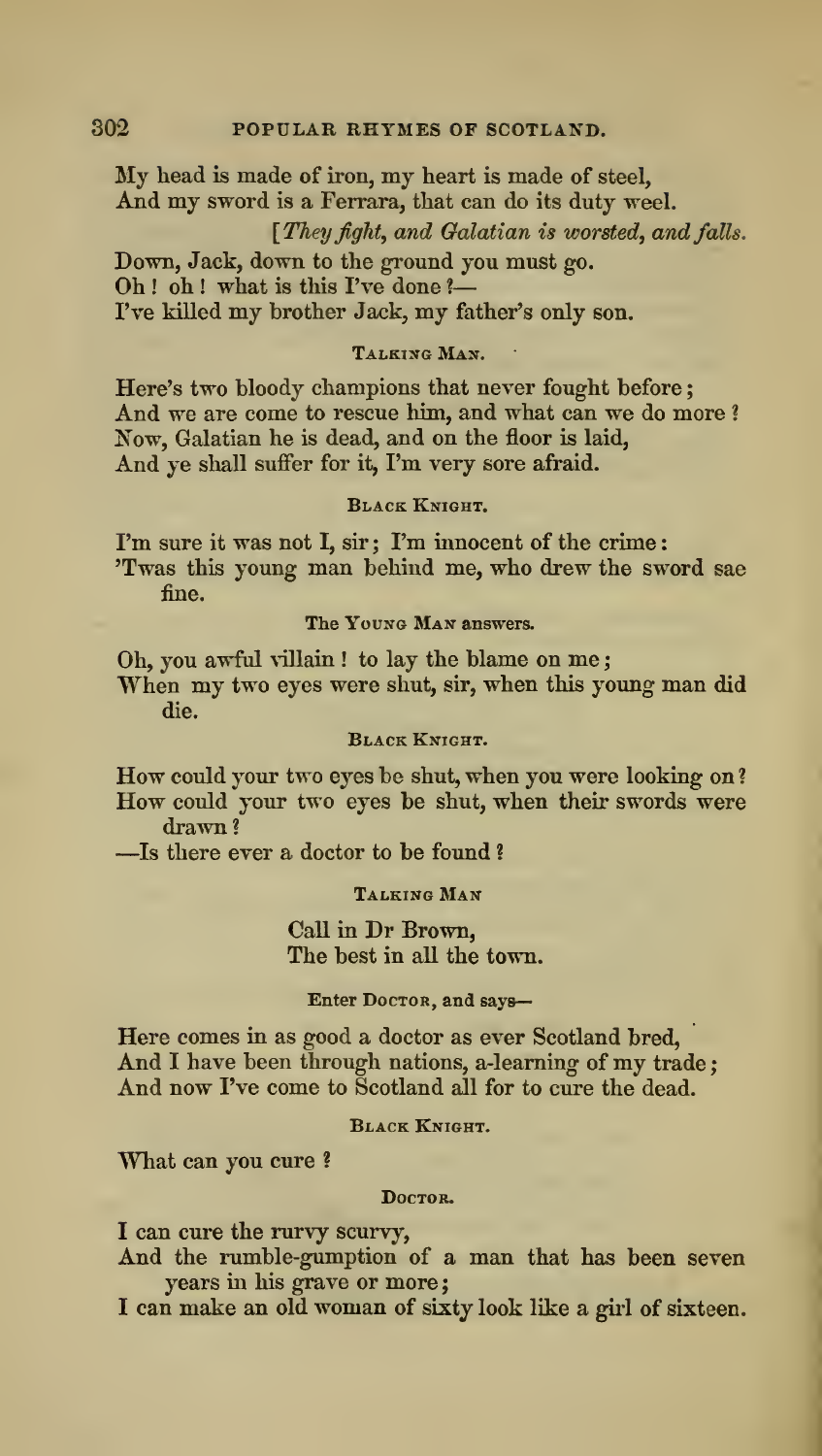Black Knight.

What will you take to cure this dead man ?

DOCTOR.

Ten pounds.

Black Knight.

Will not one do ?

Doctor.

No.

Black Knight.

Will not three do ?

Doctor.

No.

Black Knight.

Will not five do ?

Docror.

No.

Black Knight.

Will not seven do ?

Doctor.

No.

Black Knight.

Will not nine do ?

Doctor.

Yes, perhaps—nine may do, and a pint of wine. I have a little bottle of  $inker\text{-}pinker\text{*}$  in my pocket. (Aside to GALATIAN.) Take a little drop of it. By the hocus-pocus, and the magical touch of my little finger. Start up, John !

Galatian rises, and exclaims—

Oh, my back !

Doctor.

What ails your back?

### Galatian.

There's a hole in't you may turn your nieve ten times round in it.

\* Small beer.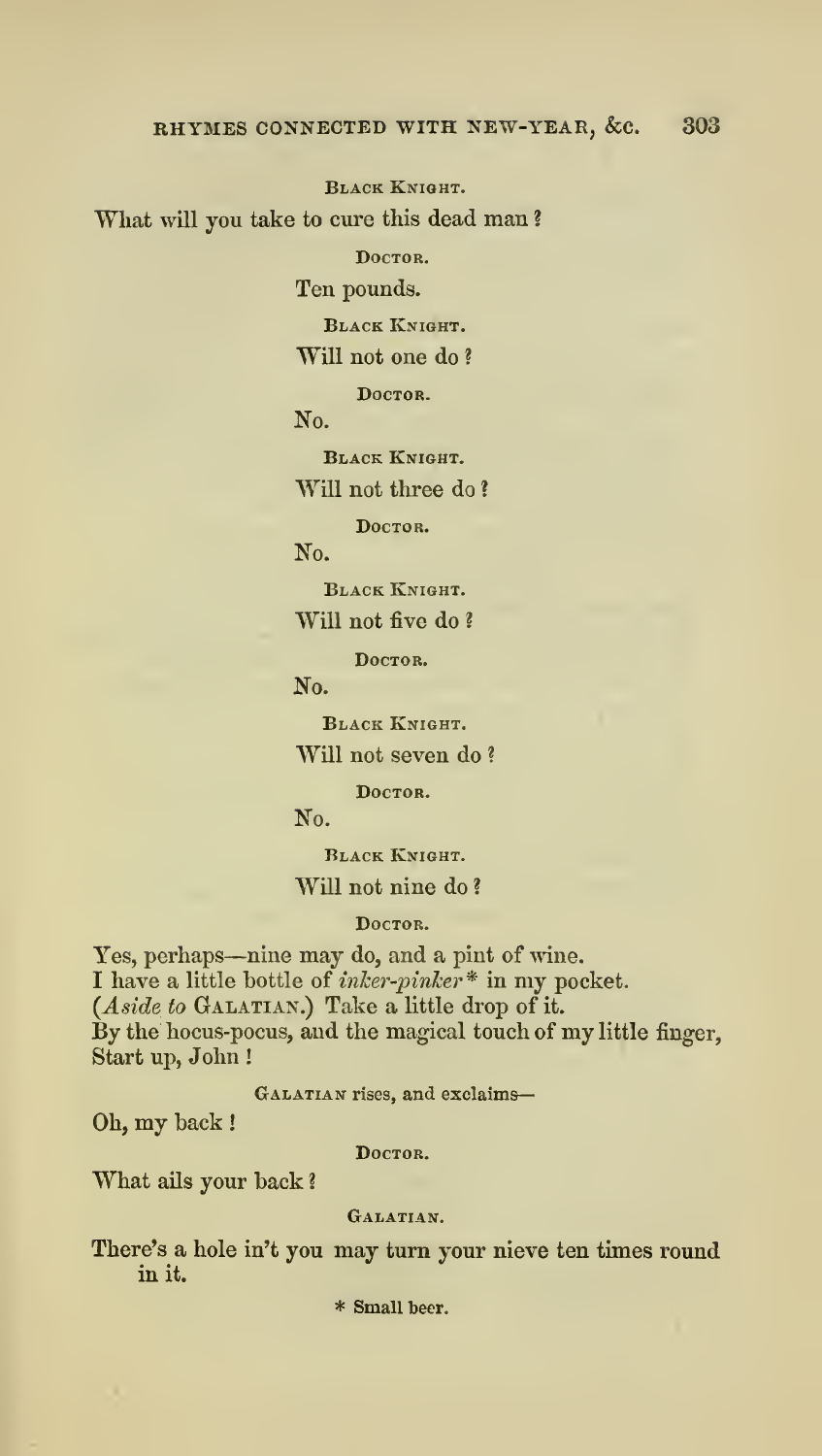# 304 POPULAR RHYMES OF SCOTLAND.

Docrop.

How did you get it?

Galatian.

Fighting for our land.

Docror.

How many did you kill <sup>2</sup>

Galatian.

<sup>I</sup> killed a' the loons but ane, that ran, and wadna stand.

[The whole party dance, and Galatian sings.

Oh, once <sup>I</sup> was dead, sir, but now <sup>I</sup> am alive. And blessed be the doctor that made me revive. We'll all join hands, and never fight more, We'll a'be good brothers, as we have been before.

Enter Jupas with the bag, and speaks.

Here comes in Judas; Judas is my name;<br>If ye put not siller in my bag, for guidsake mind our wame! When I gaed to the castle yett, and tirled at the pin, They keepit the keys o' the castle, and wadna let me in. I've been i' the east carse, I've been i' the west carse, I've been i' the Carse o' Gowrie, Where the cluds rain a' day pease and beans, And the farmers theek houses wi' needles and prins. I've seen geese gawn on pattens. And swine fleeing i' the air like peelings o' ingons ! Our hearts are made o' steel, but our bodies sma' as ware If you've onything to gi'e us, stap it in there.\*

finale sung by the party.

Blessed be the master o' this house, and the mistress also, And all the little babies that round the table grow; Their pockets full of money, the bottles full of beer A merry Christmas, guizards, and <sup>a</sup> happy New-Year.

\* In the west of Scotland, instead of Judas and his speech, enter a Demon or Giant, with a large stick over his shoulder, and singing-

> Here come I, auld Beelzebub; Over my shoulders <sup>I</sup> carry my club, In my hand <sup>a</sup> dripping-pan ; Am not <sup>I</sup> <sup>a</sup> jolly old man ?

Here come I, auld Diddletie-doubt, Gi'e me money, or I'll sweep ye a'out. Money <sup>I</sup> want, and money <sup>I</sup> crave If ye don't gi'e me money, I'll sweep ye till your grave.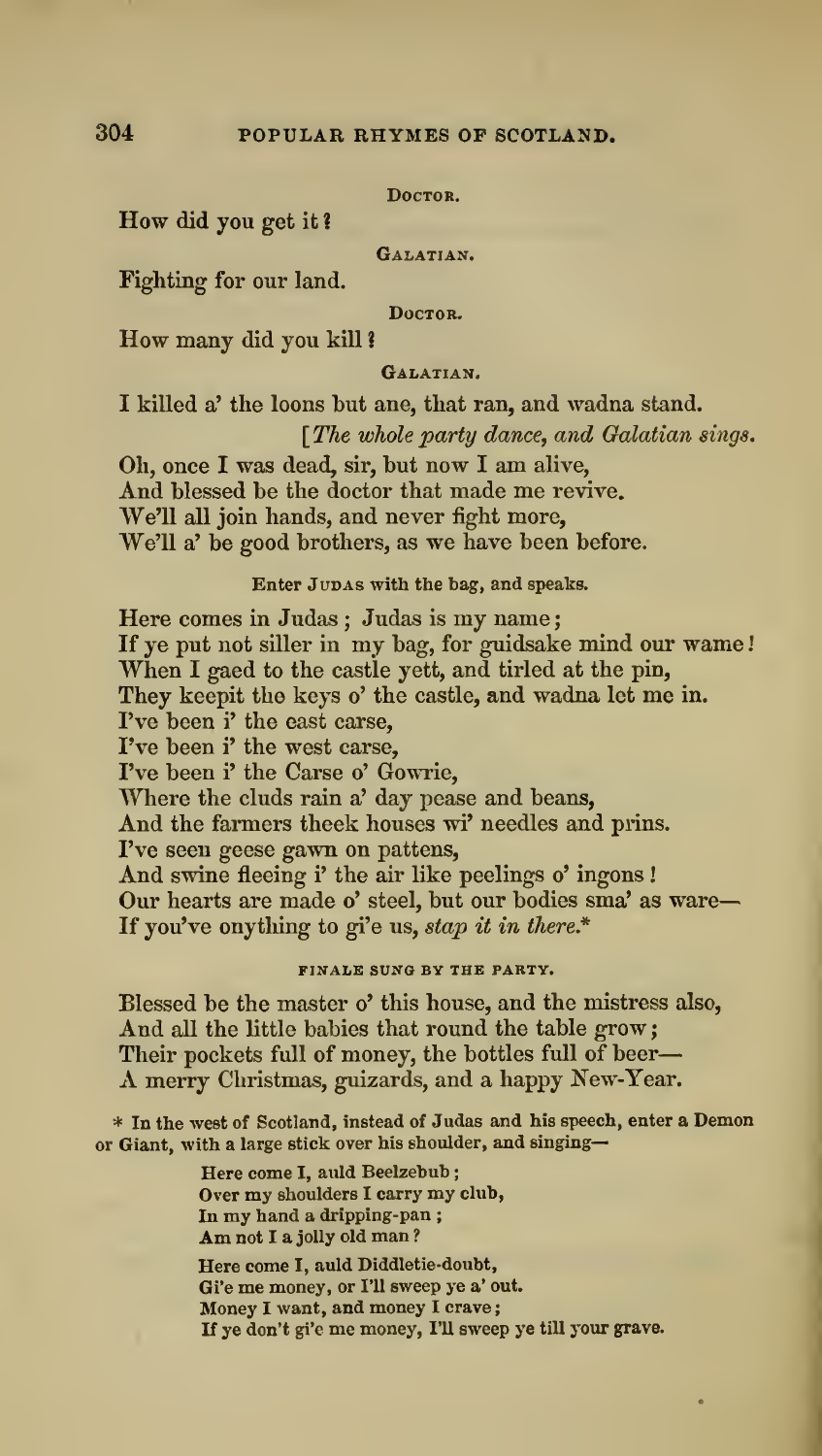Mr Hone's Every-Day Book presented several communications, making- it clear that a play greatly resembling the above is acted in many parts of England, on Christmas evening, by young persons called Mummers, or Old Father Christmas Boys. A full copy of this drama, as performed at Whitehaven, was printed in eight pages octavo, by T. Wilson of that town; and from parts of it extracted by one of Mr Hone's correspondents, we find that the leading characters are Alexander the Great, the king of Egypt, and Prince George, son of the latter monarch. Alexander and Prince George fight, as the Black Knight and Galatian do in the Scottish play. The following passage may serve as a specimen :

> P. George. I am Prince George, a champion brave and bold, For with my spear I've won three crowns of gold : 'Twas I that brought the dragon to the slaughter. And I that gained the Egyptian monarch's daughter; In Egypt's fields I prisoner long was kept. But by my valour I from them escaped; I sounded loud at the gate of a divine, And out came a giant of no good design; He gave me a blow which almost struck me dead. But I up with my sword, and cut off his head. Alex. Hold, Slacker, hold; pray do not be so hot, For in this spot thou know'st not who thou'st got; 'Tis I that's to hash thee and smash thee as small as flies, And send thee to Satan to make mince pica. Mince pies hot, mince pies cold,

I'll send thee to Satan ere thou'rt three days old : But hold, Prince George, before you go away, Either you or <sup>I</sup> must die this bloody day ; Some mortal wounds thou shalt receive by me. So let us fight it out most manfully.'

!Mr Sandys, in his elegant volume of Christmas Carols (1833), transcribes a play called St George, which is still acted at the new year in Cornwall, exactly after the manner of our Scottish play of Galatian, which it resembles as much as various versions of *Galatian* in Scotland resemble each other. The leading characters, besides St. George The leading characters, besides St George himself and the Dragon, which is twice killed, are a Turkish knight and the king of Egypt. It is curious thus to find one play, with unimportant variations, preserved traditionally by the common people in parts of the island so distant from each other, and in many respects so different.

Still more curious it is to consider of what an ancient  $\sum_{\text{L}}$ VOL. VII.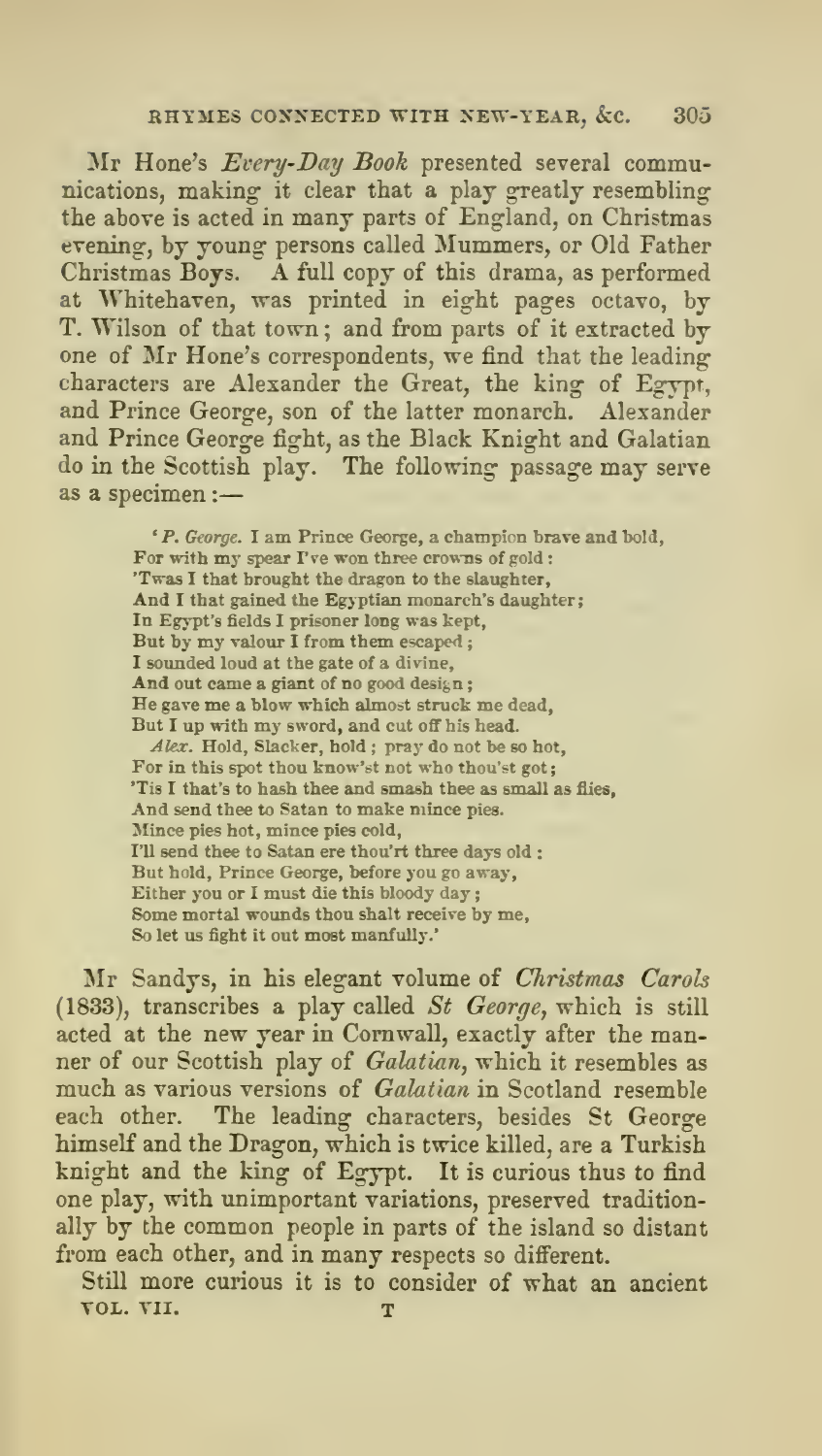custom this is a relic and living memorial. The simple swains of Peeblesshire, when they shuffle into the houses of their neighbours to play Galatian, little think that such goings-on were strictly forbidden by the Concilium Afri canum in the year 408, as well as by another council of the church at Auxerre in Burgundy in 614. The Plantagenet kings of England were regularly regaled every Christmas with such plays; and even down to the time of Elizabeth, a play was one of the constant amusements of Christmas in the universities and inns of court. If we were to judge of the antiquity of Galatian from its language, we would assign it to the early part of the sixteenth century, on account of its resemblance to the structure of verse found in such specimens of primeval English comedy as Ralph Royster Doyster, and Gammer Gurton's Needle, which were productions of the reign of Mary.

The rhymes connected with the performance of the Sword-Dance, an ancient Scandinavian amusement, which lingered till a recent period in Shetland, bear a considerable resemblance to those of Galatian. They have fortunately been preserved in a succession of copies, the last of which was written, about 1788, by Mr William Henderson, younger of Papa Stour, one of the remotest of the Shetland islands, where the dance or ballet is even now sometimes performed. This document is given by Sir Walter Scott amongst the notes which he latterly appended to the novel of The  $Pirate \leftarrow$  $P*irate* :=$ 

'words used as a prelude to the sword-dance, a DANISH OR NORWEGIAN BALLET, COMPOSED SOME CENTURIES AGO, AND PRESERVED IN PAPA STOUR, ZETLAND.

PERSON.E DRAMATIS.\*

Enter MASTER, in the character of ST GEORGE.

Brave gentles all within this boor,+ If ye delight in any sport, Come see me dance upon this floor, Which to you aU shall yield comfort. Then shall I dance in such a sort, As possible I may or can:

\* So placed in the old MS.

t Boor-so spelt, to accord with the vulgar pronunciation of the word bower.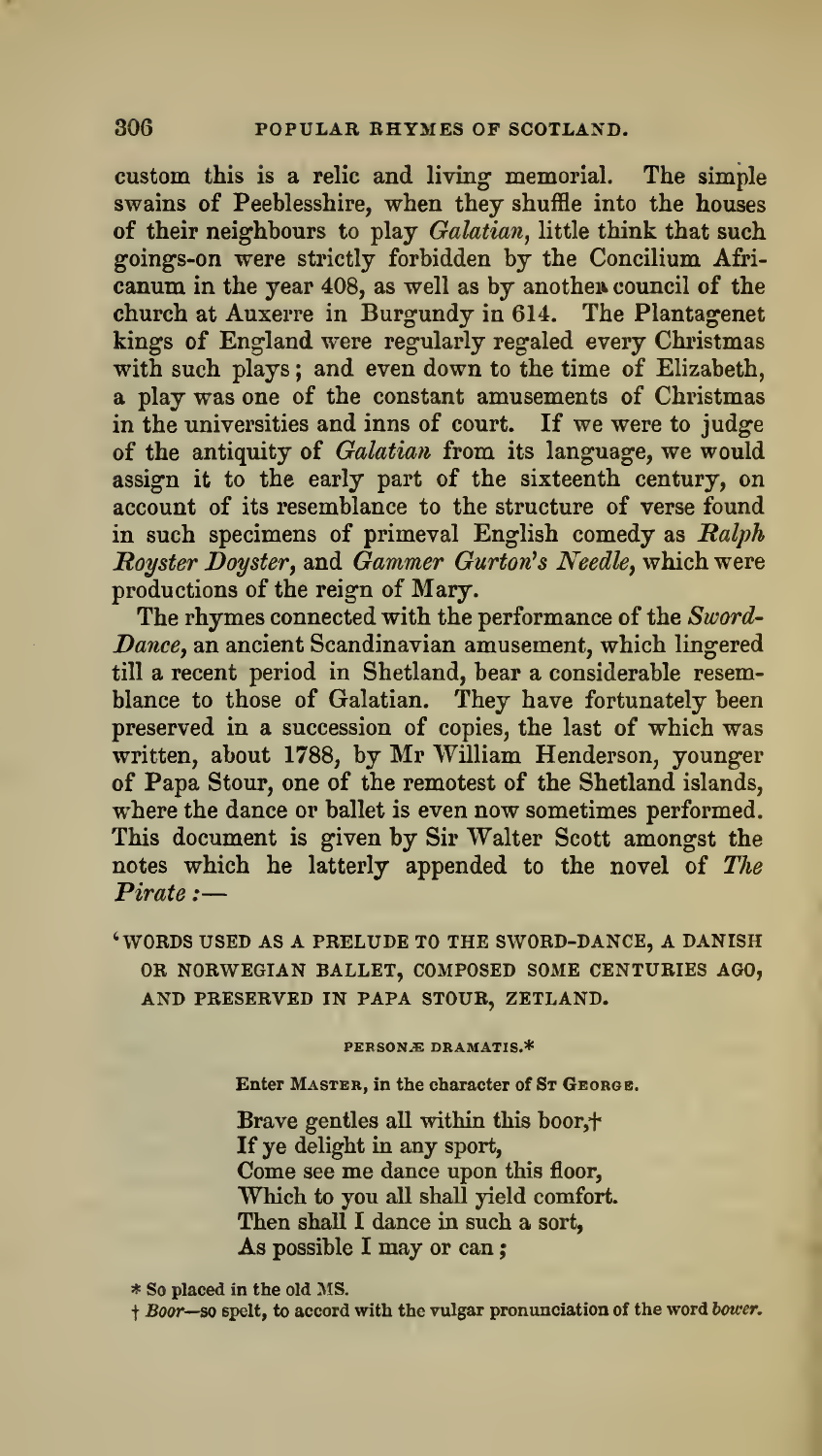You, minstrel men, play me a porte,\* That I on this floor may prove a man.

# [He bows, and dances in a line.

Now have I danced with heart and hand. Brave gentles all, as you may see ; For <sup>I</sup> have been tried in many a land. As yet the truth can testify: In England, Scotland, Ireland, France, Italy, and Spain, Have I been tried with that good sword of steel.

### [Draws and flourishes.

Yet I deny that ever a man did make me yield ; For in my body there is strength, As by my manhood may be seen ; And <sup>I</sup> with that good sword of length, Have oftentimes in perils been, And over champions I was king. And by the strength of this right hand, Once on a day I killed fifteen, And left them dead upon the land. Therefore, brave minstrel, do not care, But play to me a porte most light. That I no longer do forbear, But dance in all these gentles' sight; Although my strength makes you abased, Brave gentles all, be not afraid, For here are six champions, with me, staid,<br>All by my manhood I have raised. [He dances, All by my manhood I have raised. Since I have danced, I think it best To call my brethren in your sight, That <sup>I</sup> may have a little rest. And they may dance with all their might; With heart and hand as they are knights. And shake their swords of steel so bright, And show their main strength on this floor, For we shall have another bout Before we pass out of this door. Therefore, brave minstrel, do not care To play to me a porte most light. That I no longer do forbear, But dance in all these gentles' sight.  $[He$  dances, and then introduces his knights, as follows.

\* Porte-so spelt in the original. The word is known as indicating a piece of music on the bagpipe, to which ancient instrument, which is of Scandi navian origin, the sword-dance may have been originally composed.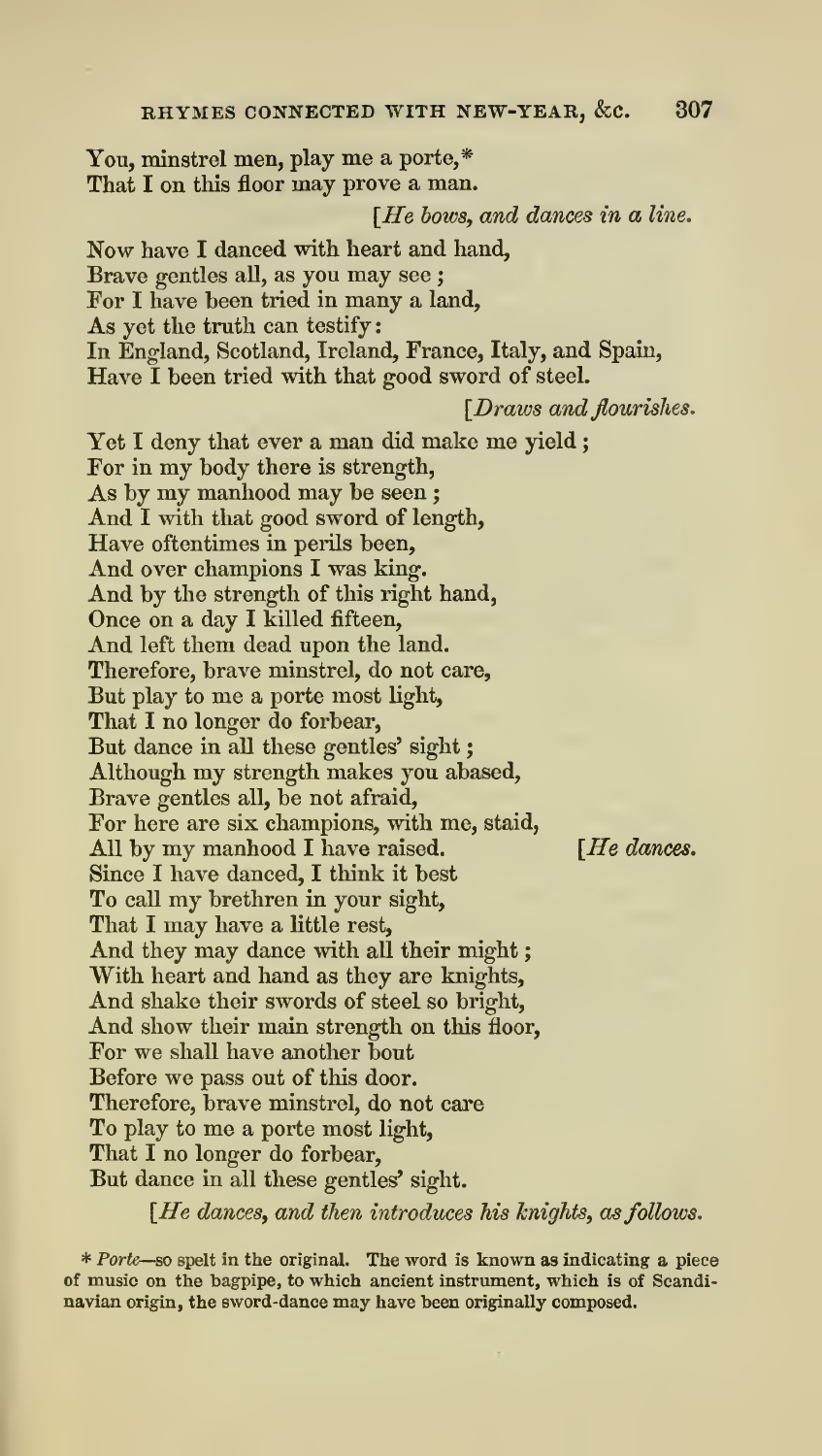# 308 POPULAR RHYMES OP SCOTLAND.

Stout James of Spain, both tried and stour,\* Thine acts are known full well indeed: And Champion Dennis, a French knight,<br>Who stout and bold is to be seen ;<br>And David, a Welshman born, Who is come of noble blood;<br>And Patrick also, who blew the horn. An Irish knight, amongst the wood. Of Italy, brave Anthony the good. And Andrew of Scotland king ;<br>St George of England, brave indeed, Who to the Jews wrought muckle tinte.+ Away with this !-Let us come to sport; Since that ye have a mind to war, Since that ye have this bargain sought, Come let us fight, and do not fear. Therefore, brave minstrel, do not care To play to me a porte most light, That I no longer do forbear. But dance in all these gentles' sight.

# [He dances, and advances to JAMES of Spain.

Stout James of Spain, both tried and stour. Thine acts are known full well indeed, Present thyself within our sight, Without either fear or dread. Count not for favour or for feid. Since of thy acts thou hast been sure; Brave James of Spain, I will thee lead<br>To prove thy manhood on this floor. [JAMES dances, To prove thy manhood on this floor. Brave Champion Dennis, a French knight, Who stout and bold is to be seen, Present thyself here in our sight, Thou brave French knight. Who bold hast been ; Since thou such valiant acts hast done. Come let us see some of them now ; With courtesy, thou brave French knight, Draw out thy sword of noble hue.

# [Dennis dances, while the others retire to a side.

Brave David a bow must string, and with awe Set up a wand upon a stand,

\* Stour—great.

t Muckle tinte—much loss or harm; so in MS.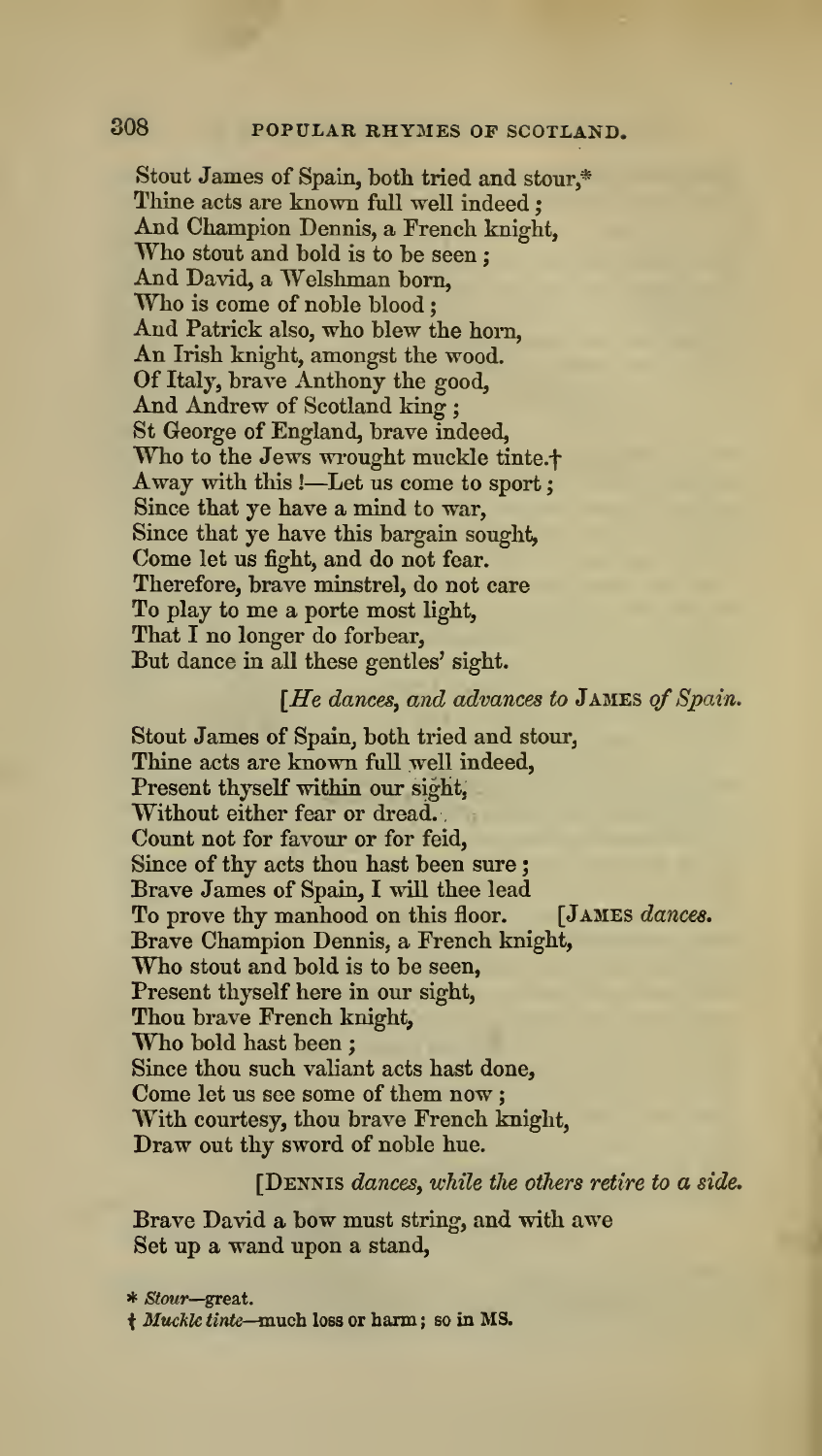And that brave David will cleave in twa.\*

Here is, <sup>I</sup> think, an Irish knight, Who does not fear, or does not fright, To prove thyself a valiant man, As thou hast done full often bright; Brave Patrick, dance, if that thou can. [He dances. Thou stout Italian, come thou here ; Thy name is Anthony, most stout Draw out thy sword that is most clear. And do thou fight without any doubt; Thy leg thou shake, thy neck thou lout,+ And show some courtesy on this floor, For we shall have another bout, Before we pass out of this boor. Thou kindly Scotsman, come thou here ; Thy name is Andrew of fair Scotland ; Draw out thy sword that is most clear. Fight for thy king with thy right hand ; And aye as long as thou canst stand, Fight for thy king with all thy heart And then, for to confirm his band. Make all his enemies for to smart. [He dances.  $(Music\;beains.)$ 

[DAVID dances solus.

### FIGUIR. ±

' The six stand in rank, with their swords reclining- on their shoulders. The master (St George) dances, and then strikes the sword of James of Spain, who follows George, then dances, strikes the sword of Dennis, who follows behind James. In like manner, the rest-the music playingswords as before. After the six are brought out of rank, they and the master form a circle, and hold the swords point and hilt. This circle is danced round twice. The whole, headed by the master, pass under the swords held in a vaulted manner. They jump over the swords. This naturally places the swords across, which they disentangle by passing under their right sword. They take up the seven swords, and form a circle, in which they dance round.

\* Something is evidently amiss or omitted here. David probably exhibited some feat of archery,

t Lout-to bend or bow down, pronounced loot, as doubt is doot in Scotland.

 $# Figure 50$  spelt in MS.